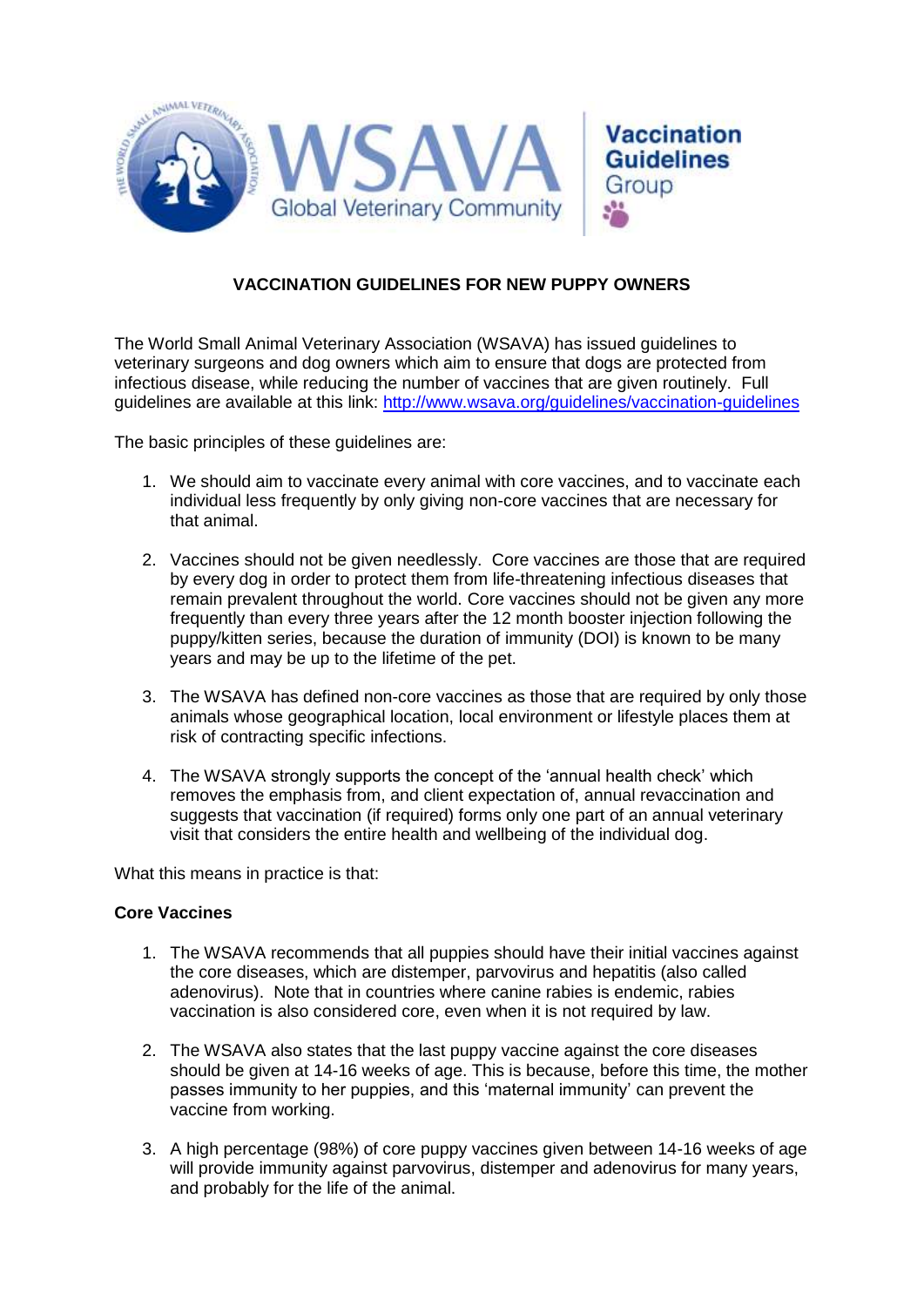- 4. All dogs should receive a first booster for core vaccines 12 months after completion of the primary vaccination course. The 12 month booster will ensure immunity for dogs that may not have adequately responded to the puppy vaccinations.
- 5. The WSAVA states that we should vaccinate against the core diseases no more frequently than every three years. This is often taken to mean that we should vaccinate *every* three years – but this is not the case. If the dog is already immune to these three core diseases, re-vaccinating will not add any extra immunity.
- 6. The WSAVA supports the use of titre testing. This is where a small sample of blood is taken from the dog and checked for the presence of circulating antibodies. The presence of circulating antibodies indicates that the dog is immune, and revaccination (with core vaccines) is not required. You may decide to titre test before giving the 12 month booster, as this may show that boosting is unnecessary. New in-practice titre-testing kits are now available which will allow your veterinarian to do a titre test very quickly, without sending the blood sample to a laboratory.
- 7. It is important to give as few vaccines as possible, whilst also ensuring that dogs are protected from life-threatening viral and bacterial diseases. The WSAVA seeks to reduce the number of vaccines given as there is always a risk of adverse reactions with any vaccination. The risk of adverse reaction is considered small and the WSAVA asserts that the benefit of protecting your pet from life-threatening infections far outweighs the risk of adverse reaction – although any reaction to a vaccine that is not needed is unacceptable. The WSAVA has listed the types of reactions in its vaccine guidelines (which you can see on the link given above). They range from mild (such as fever, loss of appetite), through to severe (such as epilepsy, arthritis, autoimmune haemolytic anaemia, and allergic reactions). The most severe adverse effects can be life-threatening.

### **Non-core Vaccines**

The non-core vaccines commonly used for dogs are for leptospirosis and kennel cough.

### **Leptospirosis**

Of the leptospirosis vaccine, the WSAVA states: "Vaccination should be restricted to use in geographical areas where a significant risk of exposure has been established or for dogs whose lifestyle places them at significant risk. These dogs should be vaccinated at 12–16 weeks of age, with a second dose 3–4 weeks later, and then at intervals of 9–12 months until the risk has been reduced. This vaccine is the one least likely to provide adequate and prolonged protection, and therefore must be administered annually or more often for animals at high risk. There are many different serovars (strains) of *Leptospira* in the world. Leptospirosis in dogs is most often caused by one of a small number (four to six) of these serovars. The vaccines available today contain the serovars that are most often the cause of canine leptospirosis in a particular geographical area. This product is associated with as many or more adverse reactions than occur for any other vaccine. In particular, veterinarians are advised of reports of acute anaphylaxis in toy breeds following administration of leptospirosis vaccines. Routine vaccination of toy breeds should only be considered in dogs known to have a very high risk of exposure."

Simply, this means:

- 1. The leptospirosis vaccine provides protection for a maximum of 12 18 months.
- 2. This vaccine can be associated with adverse reactions.
- 3. This vaccine should only be given if there is a real risk.